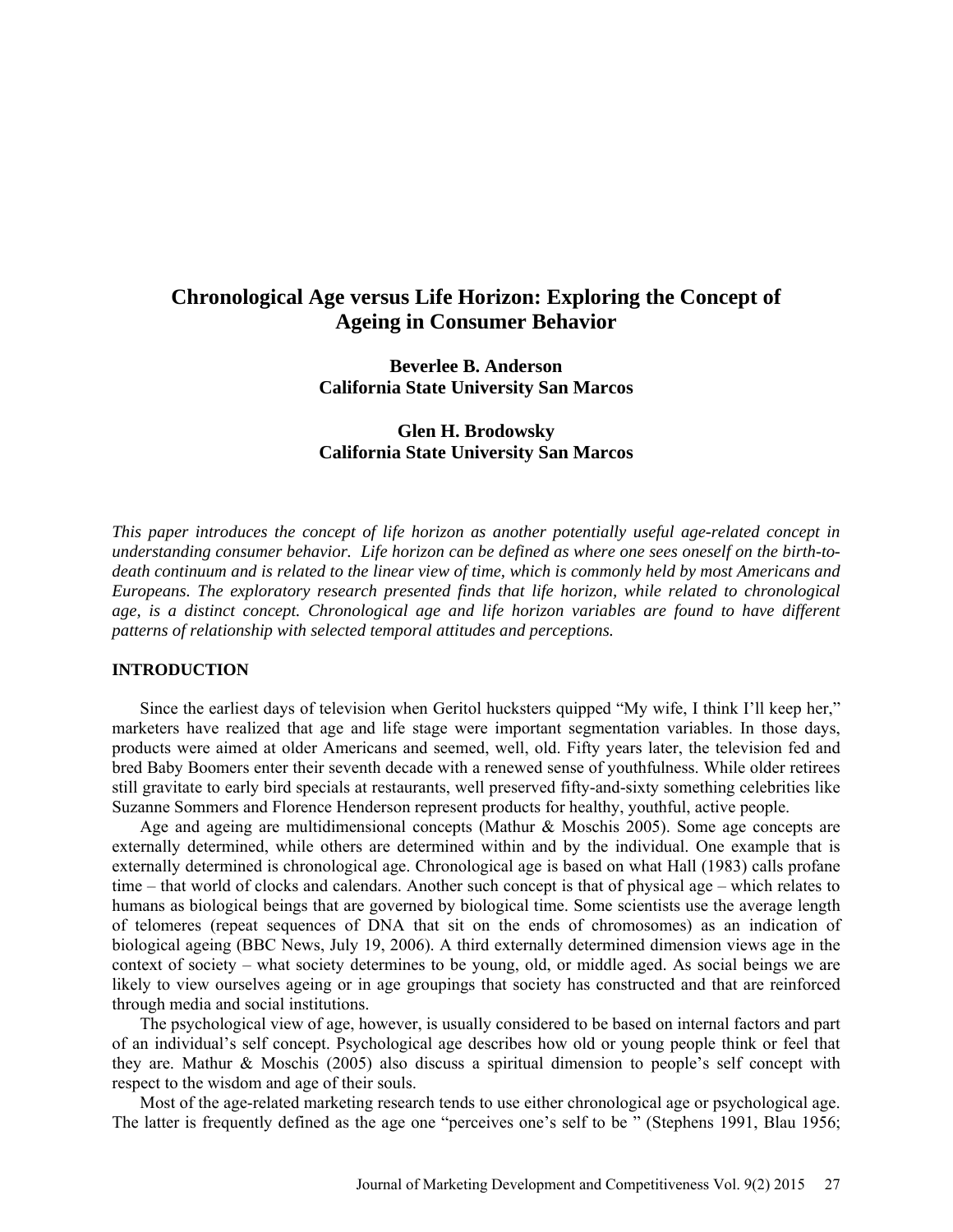Kastenbaum, Derbin, Sabatinin & Artt 1972). There is general agreement on the definition of chronological age. After all, chronological age is based upon a generally accepted measurement scale of calendar years, whether used in aggregated grouping classifications or as actual years. Defining and measuring psychological age has been less straightforward. Its study has been approached from differing perspectives using different terms and different measurement instruments. *Cognitive age* is the term most frequently used in marketing literature. Barak (1987) and his several coauthors, Gould, Rahtz, Schiffman, etc. have all tended to use this term in their writings. Researchers in other disciplines and some others in marketing have approached the *cognitive age* concept from slightly differing perspectives, using slightly different terms. Stephens (1991) reports that researchers have used vastly different measurement instruments and scales, as well as using different terms to identify this notion of psychological age. Some of the terms used include: *self-perceived agedness, personal age, subjective age, perceived age,* and *age identification*. The lack of common terminology and proliferation of measurement instruments has produced some confusing and contradictory findings in the age-related literature. Barak (1998) concludes that while there are varying dimensions of age and variations of cognitive age, "cognitive, desired, and societal ages are likely to: 1) differ from both each other and from chronological age, and 2) intercorrelate with both each other and with birth age." (p. 196)

The Cognitive Age scale developed by Barak and Schiffman (1981), with some adaptations, has been used in several marketing studies. This scale, as with most cognitive measurement scales, is keyed to chronological age groupings and asks people if they feel themselves to be in their teens, thirties, forties, etc. Variations of the use of such scales may ask subjects to say how old they think *others* think they are (social age) or to indicate their own ideal age. By using numbers of years as anchors, these scales actually look at how individuals see themselves in the context of how society has defined an age grouping. Movies, advertising, and media are responsible for communicating changes in social ageing (Mathur and Moschis 2005). As the Baby Boomers age, the popular media mantra that continues to target this massive segment has become "60 is the new 40." This suggests that society is redefining expectations and characteristics of people in various age classifications. It is not a coincidence that the early boomers are entering their sixties. A similar phenomenon occurred a decade ago when the boomers first entered their **fifties** 

Many of the studies that examine one form of cognitive age or another have focused on older or more mature individuals. Some research has limited its focus to individuals older than 50 (Schroeder et. al 2000; Szmigin and Carrigan 2000), while Van Auken & Barry (1993) focused their research on the over 55 age segment. A few researchers have studied even older individuals. For example, Clark, Long & Schiffman (1999) focused on women 65 or older and Sliwinski, Hofer & Hall (2003) targeted individuals between 75 and 85.

It appears that a general belief has been that cognitive age is more relevant in older consumers than in younger ones. Indeed, as the US population ages, marketers have recognized that rather than lumping all people into one great big segment of old people, the mature market should be segmented into the young old, young at heart, or the old-old.

### **PURPOSE OF STUDY**

This study explores the concept of individuals' perceptions of where they see themselves on the continuum of life, from birth to death and how this perception may relate to other temporal attitudes and perceptions used in understanding consuming behavior. This self concept of where people see themselves along the life-death continuum is defined here as an individual's *Life Horizon* and represents how much time individuals perceive that they have left to live. Such a concept has not before been examined in previous age-related studies. In popular literature, the notion that the young think they will live forever is frequently stated or implied. Death is probably not something that enters into one's conscious planning on a day-to-day basis. While, realistically, people know they won't live forever, thinking about how much time we have before we die is not something we enjoy thinking about.

However, more and more marketers are encouraging consumers to take their life horizons into account. For example, retirement and financial planners encourage people to think about how long they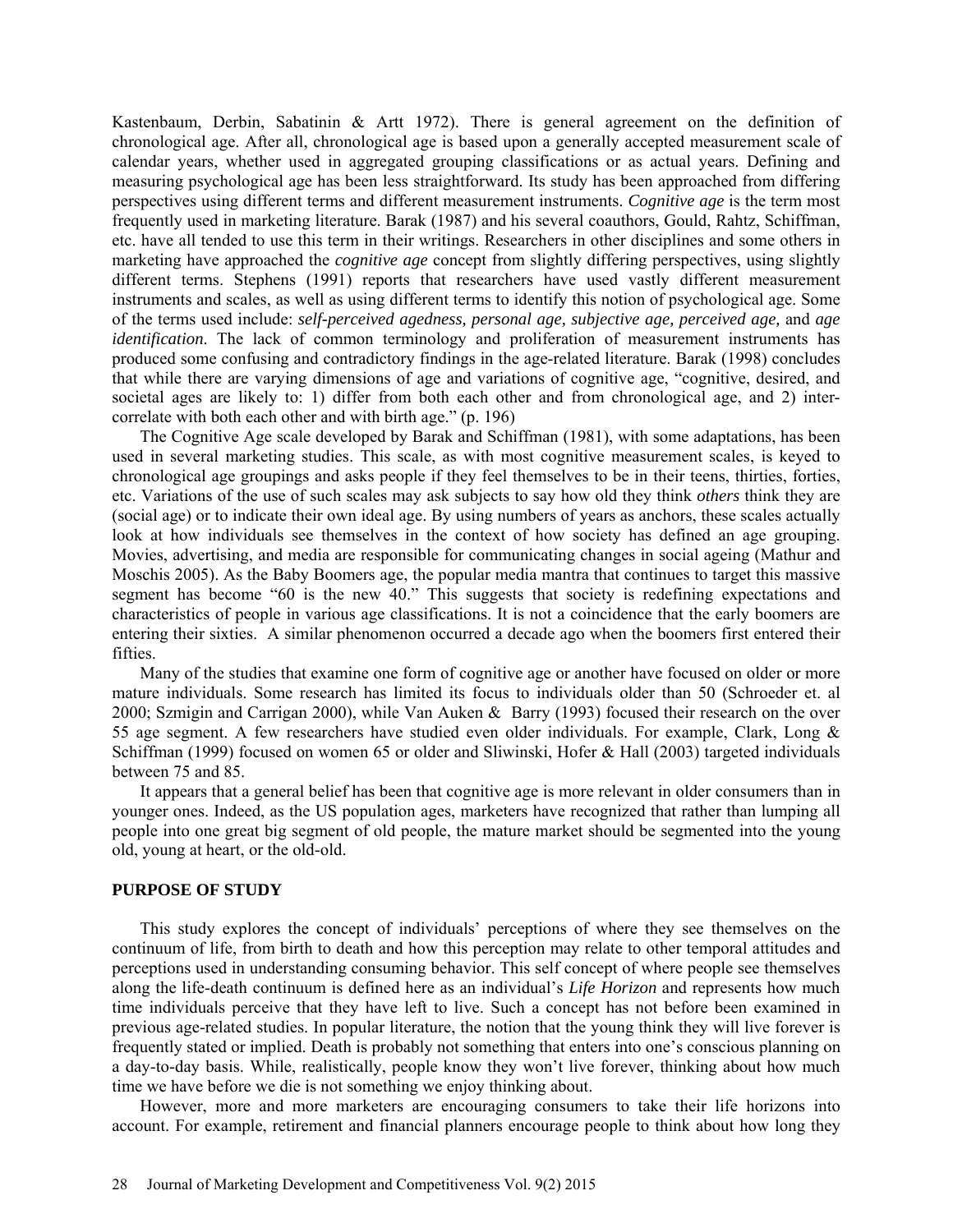expect to live when making various decisions to ensure they will not outlive their resources. On-line retirement planning tools require people make some approximation as to how long they expect to live. So, at some point people begin to recognize that they are moving along the continuum and getting closer to the time horizon.

Life expectancy in the U.S. has been increasing dramatically. A person born in 1900 had a life expectancy of slightly over 47 years; one born in 1950 could expect to live about 11 years longer, to 58, and a child born in 2000 had a life expectancy of 77 years. So, while on average, mid-life for a person born in 1900 would be in their early 20's, today, average mid-life would be closer to 40. Chronological age, while still measured in years, today bears little relationship to how that age related to one's life and lifestyle in the past –one's life time horizon has shifted and lengthened. The average life expectancy for all Americans today is around 78 years (National Center for Health Statistics 2006). Women are expected to live slightly longer while men can expect to live slightly less long, but using 78 as an approximation is a reasonable approach to view one's life horizon.

### **METHODS**

#### **Data Collection**

Data were collected at a Summer Festival in Balboa Park, San Diego, California, in 2005. The researchers set up a booth and solicited passers-by to participate in the survey. Those entering their names on a separate sheet of paper were eligible to win a prize in a raffle drawing.

### **Sample**

Over the course of two days, 590 usable surveys were completed. Of these, 54% were male and 42 % female. The sample was fairly evenly split between those who are single (48.4%) and partnered (46.6%) and 1% identified as widowed (4% of the respondents did not answer this question).

The mean age for the entire sample was 37, with a standard deviation of 12 years. Slightly over 50 % had completed at least four years of college. In terms of ethnicity, 61 % of the respondents identify as Caucasian, 5.4 % as African American, 4.2 percent as Asian, and 1.2 % as Native American.

### **Measurement**

Chronological age was measured by asking respondents to indicate their birth year. This method was thought to produce more accurate information than just asking for an individual's age. To collect information on respondents' Life Horizon (LH), a unique graphic scale, as illustrated in Figure 1, was used.

# **FIGURE 1 TIME HORIZON MEASUREMENT SCALE**

|                |              |                         |              |              |                | Instructions: Please indicate where you see yourself between birth and death by filling in one of the |  |  |         |  |  |
|----------------|--------------|-------------------------|--------------|--------------|----------------|-------------------------------------------------------------------------------------------------------|--|--|---------|--|--|
| circles below: |              |                         |              |              |                |                                                                                                       |  |  |         |  |  |
| Birth 0        | $\mathbf{0}$ | $\overline{\mathbf{0}}$ | $\mathbf{0}$ | $\mathbf{0}$ | $\blacksquare$ |                                                                                                       |  |  | 0 Death |  |  |

This graphic scale is based on a linear uni-dimensional view of time with a beginning and end. The 10 points allow the respondent to indicate one's perceptual age, based not on years, but on a life continuum.

A questionnaire containing 35 temporal attitude statements was used in which respondents were to indicate their agreement or disagreement with each statement on a 5 –point Likert Scale from strongly agree to strongly disagree. This temporal perception and attitude scale has been used in several research studies (Anderson and Venkatesan 1994; Schroeder and Venkatesan 1996; Morello 2000; Brodowsky & Anderson 2000) and has been found to be valid and reliable among many different populations.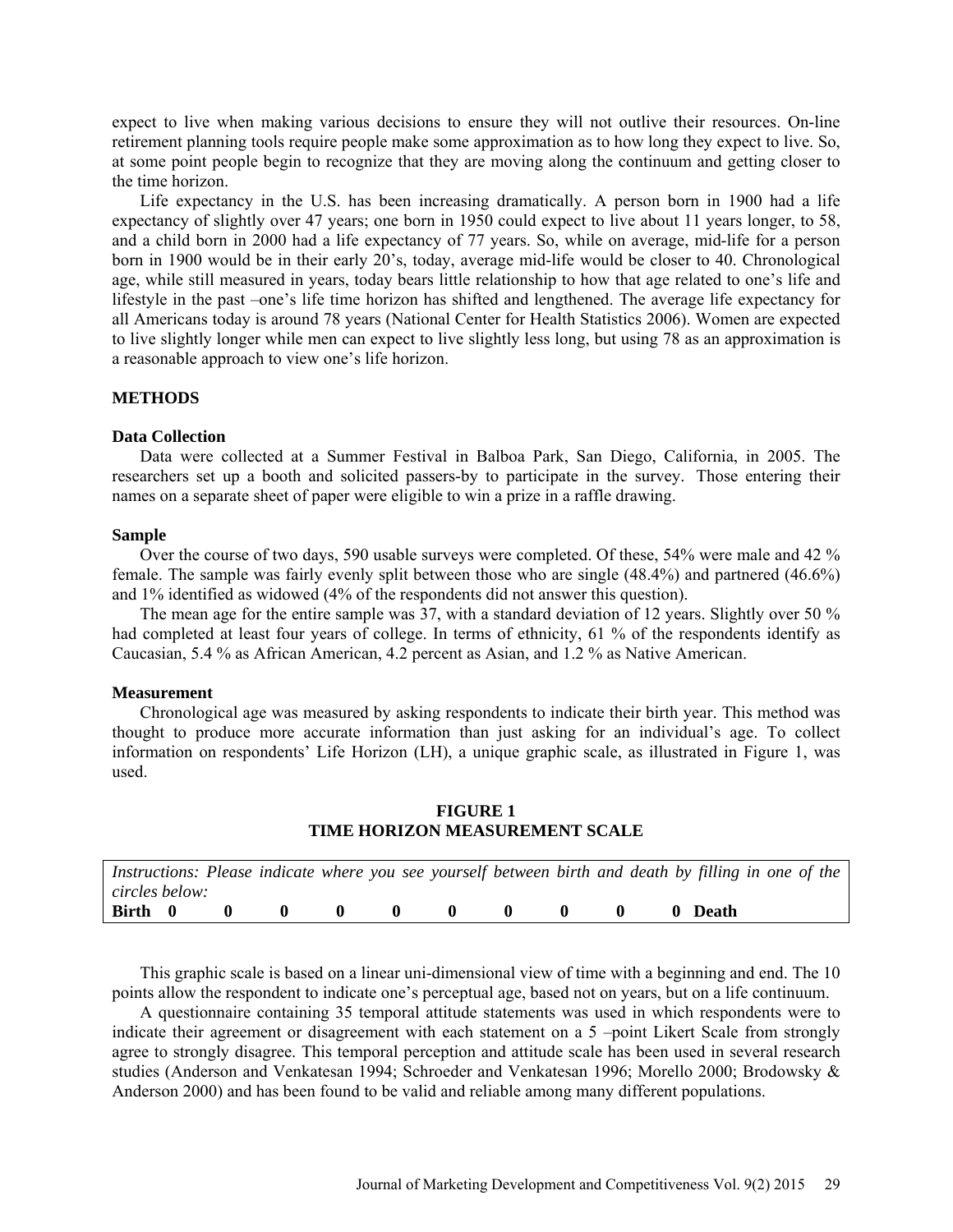#### **RESULTS**

The completed questionnaires were scanned into an SPSS data file. The first univariate analyses examined the variables of chronological age (CA) and life horizon (LH), where respondents see themselves between life and death. Of the 190 respondents, only 486 (82%) responded to both questions. Therefore, only these 486 respondents were retained for future analyses. Figures 2  $\&$  3 show the histograms, means and standard deviations of the responses to the chronological age (CA) and life horizon (LH) questions.



In general the two measures appear to follow similar, yet not identical, patterns. The two age measures – one mechanical and the other psychological, were highly correlated (-.545) similar to the findings of Barak (1998) with respect to cognitive age, social age, and chronological age. The negative correlation can be explained by the measures themselves. Chronological age is determined by birth year,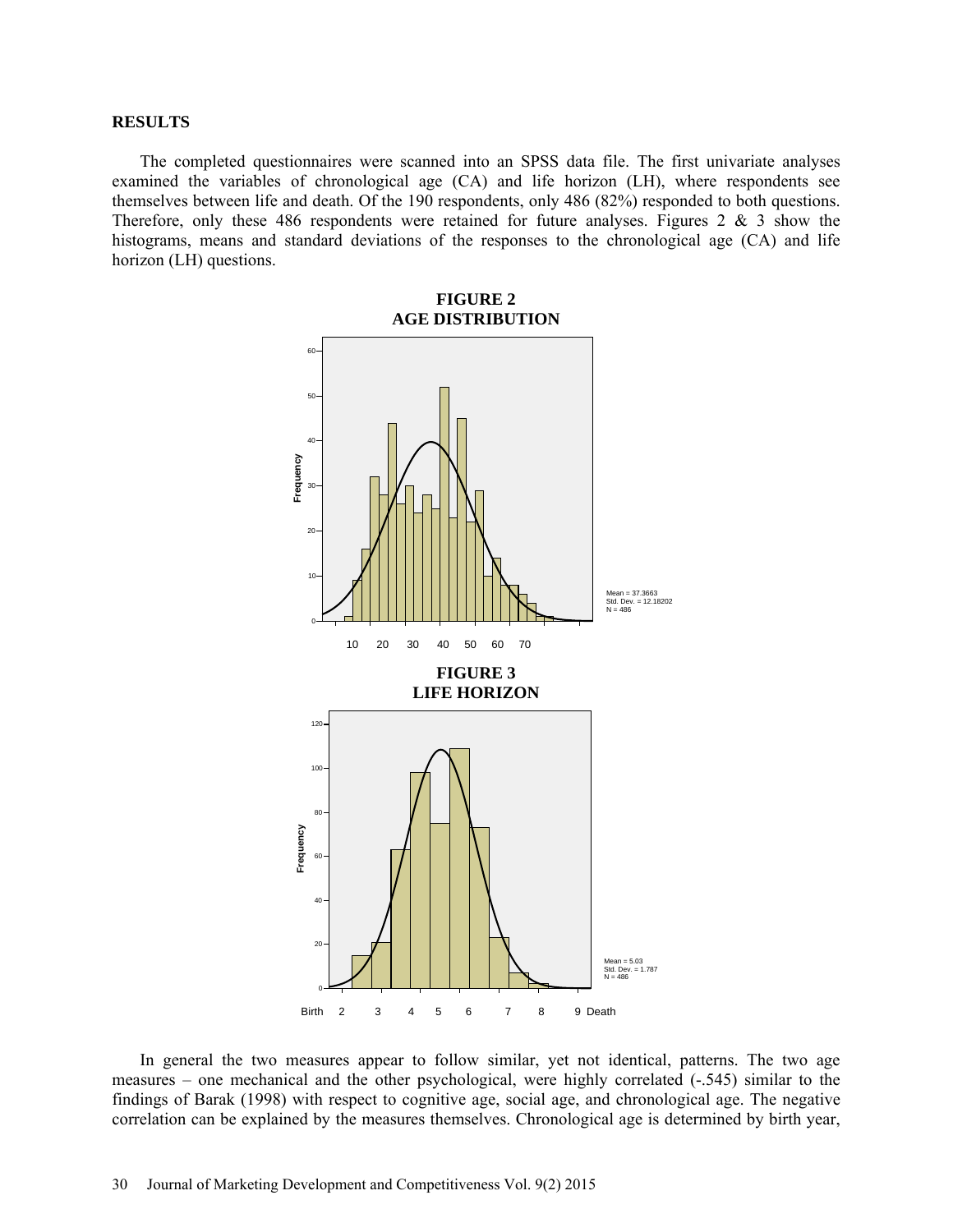so a lower number indicates an older age, while life horizon indicates how much time a respondent perceives that he or she has left. Therefore, a higher number on life horizon indicates a shorter horizon while a lower birth year indicates an older age.

Given an average life expectancy of 78, the midpoint (5) on the life horizon scale would be expected to translate to approximately 39 years. If chronological age and life horizon were absolutely the same, the mean chronological age in the sample of 37.36 years would be expected to translate to 4.79 on the life horizon scale. However, the average on the life horizon scale is 5.03, which is somewhat higher than would be expected.

### **FIGURE 4 HORIZON SCALE DISTRIBUTION BY AGE**



**Mid-point (5) on Life Horizon Scale**

Figure 4 shows the distribution of chronological ages of the individuals who indicated, by placing a 5 on the life horizon scale, that they perceive their lives to be halfway over. This clearly shows that the two age concepts, chronological age and life horizon, while highly related, are separate concepts.

Fifteen respondents indicated that they viewed themselves as having their entire lives ahead of them (Figure 3). Nonetheless, these 15 respondents ranged in age from15 to 56, with a median age of 30. (See Table 1). For three of the Life Horizon response categories, the average chronological age pattern was not as expected, that is the average chronological age of those in group 1 was expected to be lower than that of those in group 2, which was expected to be lower than that of those in group 3 and so on. As stated, the average age of those who saw their entire lives ahead of them was 31.47. However, the average age of those in the next category was only 25.05. Again in the four categories with the shortest life horizons (7, 8, 9 and Death), the chronological ages did not follow the expected pattern. The average age of those in category 8 was lower (45.52) than those in category 7 (47.23). The two individuals who indicated they had a zero life horizon were 34 and 64, for an average of 49, which was slightly lower than the average age (50.43) of the 7 individuals who placed themselves in the category 9 (next to death).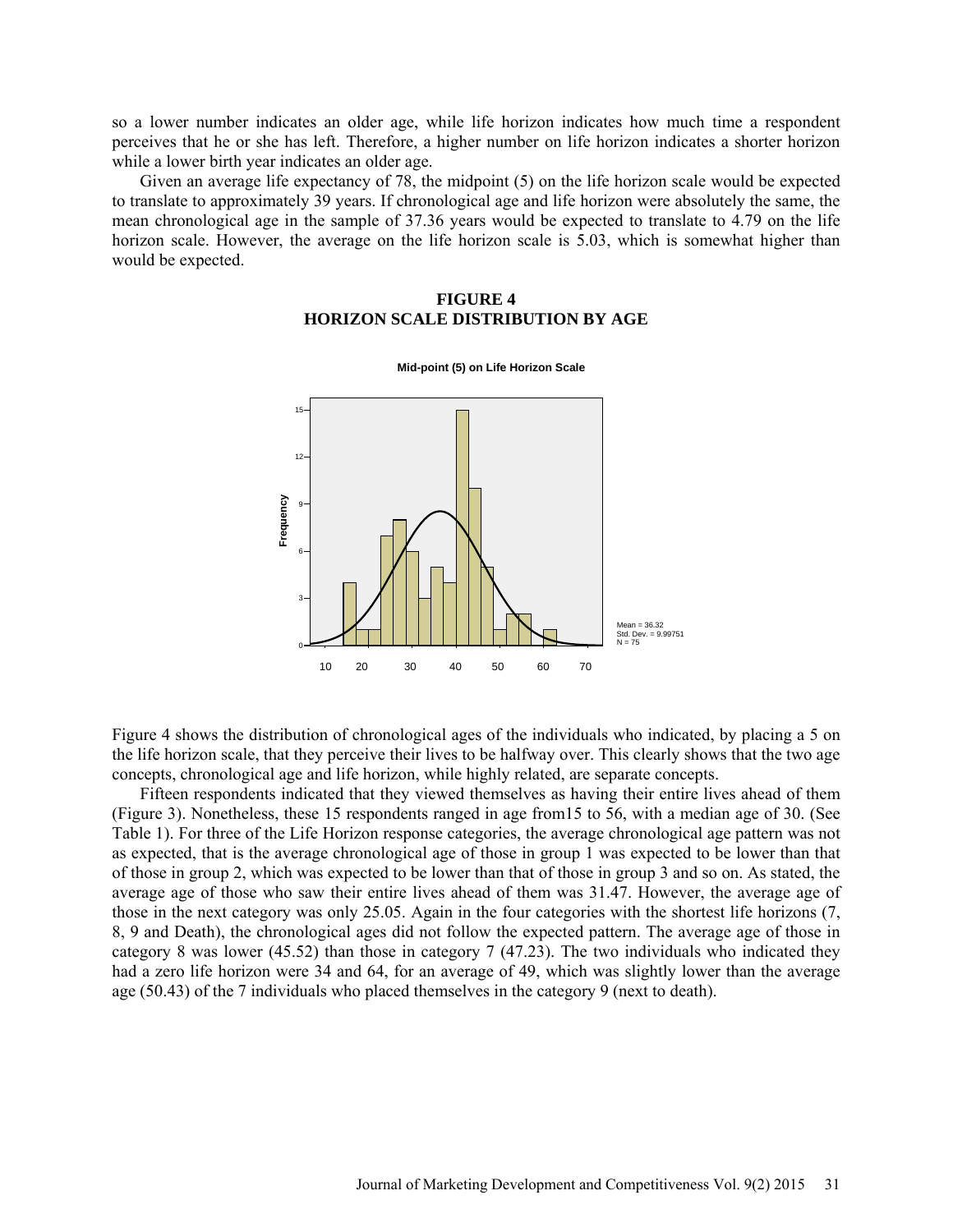| <b>Time</b>             | N            | <b>Mean</b> | Std.  | Mode            | <b>Median</b> | <b>Age Range</b> |
|-------------------------|--------------|-------------|-------|-----------------|---------------|------------------|
| <b>Horizon</b>          |              | Age         |       | Age             | Age           |                  |
|                         |              |             |       |                 |               |                  |
| <b>Birth</b>            | 15           | 31.47       | 11.24 | <b>Multiple</b> | 30.0          | $15 - 56$        |
| 2                       | 21           | 25.05       | 4.74  | 25              | <b>24.0</b>   | $13 - 35$        |
| 3                       | 63           | 27.78       | 8.17  | 26              | <b>26.0</b>   | $15 - 53$        |
| $\overline{\mathbf{4}}$ | 98           | 32.64       | 8.36  | 28              | 31.5          | $18 - 54$        |
| 5                       | 75           | 36.32       | 9.99  | 42              | <b>39.0</b>   | $17 - 61$        |
| 6                       | 109          | 41.68       | 10.35 | 42              | 43.0          | $15 - 67$        |
| 7                       | 73           | 47.23       | 10.86 | 42              | 49.0          | $18 - 68$        |
| 8                       | 23           | 45.52       | 14.93 | <b>Multiple</b> | 51.0          | $19 - 65$        |
| 9                       | 7            | 50.43       | 17.92 | 44              | 46.0          | $19 - 72$        |
| <b>Death</b>            | $\mathbf{2}$ | 49          | 21.21 | 34              | 49.0          | $34 - 64$        |

**TABLE 1 CHRONOLOGICAL AGES WITH EACH LIFE HORIZON CATEGORY**

The next phase of the analysis involved examining the relationship of both Birth Year and Life Horizon to the 35 items in the time attitude scale (Anderson and Venkatesan 1994). Each of the 35 items was measured on a 5-point Likert type scale, Life Horizon, as mentioned, was measured on a 10-point ordinal scale, and chronological age as year of birth. To analyze the relationships of chronological age and life horizon with the temporal perceptions and attitudes, a Kendall's tau test was used. This test is more conservative in that it does not depend upon a normal distribution or a metric quality of interval scales. Given that both Life Horizon and the Likert scaled temporal attitude questions are likely to produce more ordinal than interval responses, the Kendall tau statistic to determine the amount of agreement between two sets of ordinal rankings is appropriate. The results of this analysis are presented in Table 2.

Of the 35 temporal attitude and perception questions, four were found to be significantly associated with both Life Horizon and Chronological age. The coefficients show the same directional relationships with both LH and CA with all four items. With one item, "People should not waste their time," the younger and longer LH respondents were more likely to agree, while agreement was more likely with older and shorter LH individuals on the other three items relating to scheduling activities and being punctual: "I always schedule and pre-plan my shopping activities." "I tend to do most things on a regular, scheduled basis." And "I am a punctual person."

The nine items that were significantly related to chronological age, but not related to Life Horizon show that older individuals tend to be more oriented toward the present. They say they spend little time thinking about the past or the future; they say they enjoy spending time with friends and relatives; and they tend to lose track of time when enjoying themselves. All of these attitudes are indicative of present oriented individuals. They also indicate that they do not believe there is any excuse for being late and that they may get frustrated if they don't complete all they want to do in a day. Three additional items were associated with life horizon, two of which relate to the future. Those with longer life horizons thought the future looks brighter than the past and also were likely to agree that "What I don't get done today, I can always do tomorrow." These items are not representative of a present orientation, but are more characteristic of those who have a more future orientation. Conversely, those with shorter Life Horizons, in contrast, are more likely to feel they have little control over their time.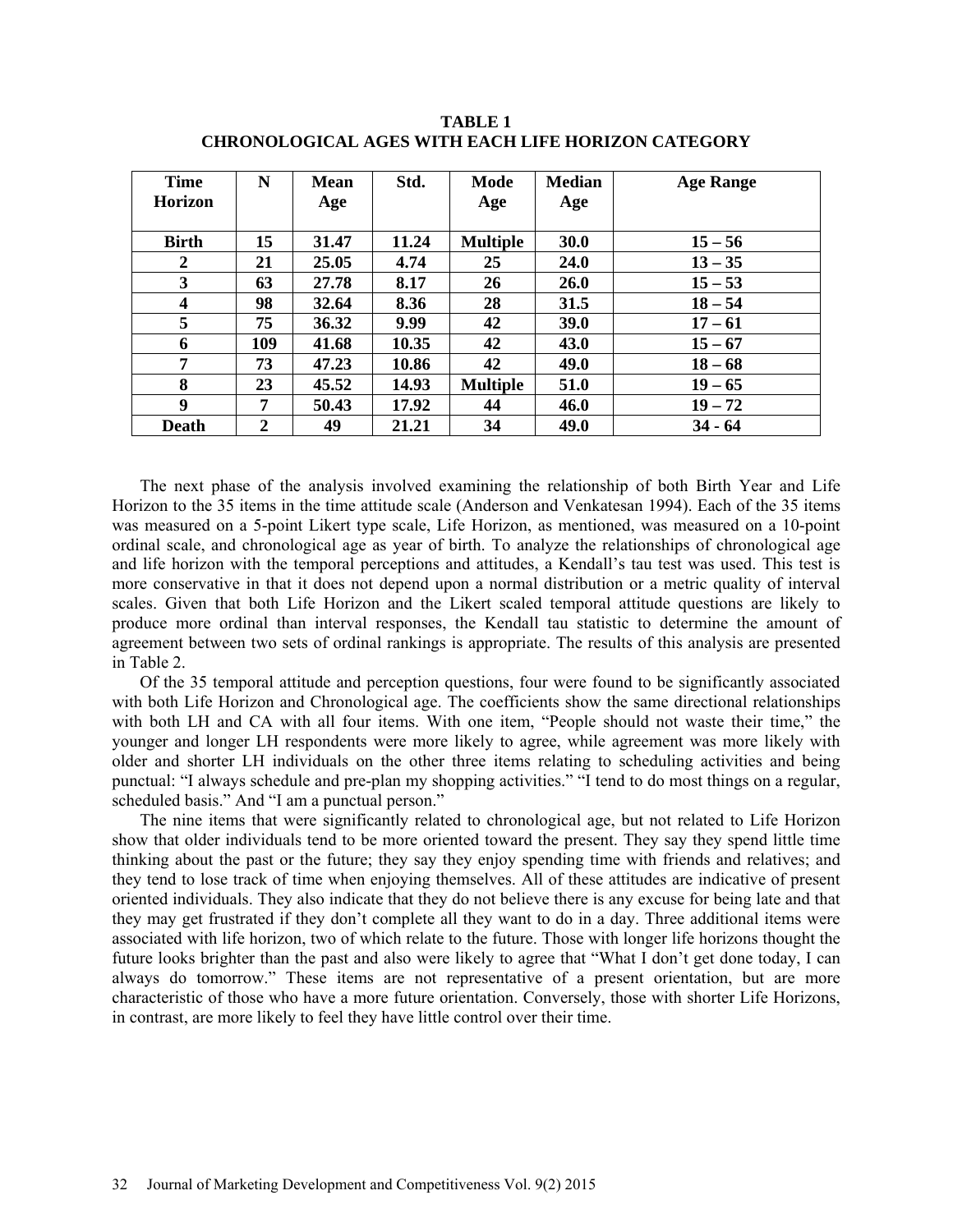|                                                                     | Life           |         | <b>Birth</b> |         |  |  |
|---------------------------------------------------------------------|----------------|---------|--------------|---------|--|--|
| <b>Item Description</b>                                             | <b>Horizon</b> |         | Year         |         |  |  |
|                                                                     | Corr           | Sig.    | Corr         | Sig.    |  |  |
|                                                                     | Coeff.         |         | Coeff.       |         |  |  |
| Watching TV is a waste of time.                                     | $-.019$        | .49     | $-0.016$     | .63     |  |  |
| There never seems to be enough time to do the things I enjoy.       | .047           | .18     | $-.003$      | .93     |  |  |
| Interruptions to my planned routine tend to bother me.              | .051           | .14     | .007         | .84     |  |  |
| People should not waste their time.                                 | $-.068$        | $.05**$ | .056         | $.09*$  |  |  |
| I plan each and every day.                                          | .039           | .26     | $-.095$      | $.00**$ |  |  |
| There is no excuse for being late.                                  | .052           | .14     | $-.109$      | $.00**$ |  |  |
| I always schedule and pre-plan my shopping activities.              | .071           | $.04**$ | $-.09$       | $.01**$ |  |  |
| I always like to know how long a task will take before I begin.     | .031           | .38     | $-.010$      | .773    |  |  |
| Managing one's time is an important key to success in life.         | $-.011$        | .77     | $-.048$      | .16     |  |  |
| I rarely look at a clock or watch                                   | .031           | 39      | $-.001$      | .98     |  |  |
| I am a very punctual person                                         | .058           | $.10*$  | $-.124$      | $.00**$ |  |  |
| If I don't complete all I want to do in a day, I tend to feel       | .023           | .51     | .055         | $.10*$  |  |  |
| frustrated.                                                         |                |         |              |         |  |  |
| I like to spend time just talking with friends and family.          | .030           | .40     | .071         | $.04**$ |  |  |
| I have a great amount of control over how I spend my time.          | .010           | .77     | $-117$       | $.00**$ |  |  |
| I tend to do most things on a regular, scheduled basis.             | .059           | $.10*$  | $-116$       | $.00**$ |  |  |
| I feel a great amount of time pressure.                             | .024           | .49     | .037         | .26     |  |  |
| I like to stay with a task until its completed, regardless how long | $-.025$        | .48     | .012         | .73     |  |  |
| it takes.                                                           |                |         |              |         |  |  |
| People used to have more time than we do today.                     | .40            | .25     | $-.041$      | .22     |  |  |
| I think of time as a straight line.                                 | .019           | .59     | .013         | .69     |  |  |
| I think of time as a circle.                                        | .017           | .63     | .027         | .41     |  |  |
| Time heals all wounds.                                              | $-.004$        | .91     | $-.003$      | .932    |  |  |
| The future looks brighter than the past.                            | $-.116$        | $.00**$ | .048         | .16     |  |  |
| What I don't get done today, I can always do tomorrow.              | $-91$          | $.01**$ | .008         | .82     |  |  |
| I prefer to know the ending time as well as the beginning time.     | .021           | .56     | $-.003$      | .93     |  |  |
| I feel I have little control over my time.                          | .066           | $.064*$ | .010         | .772    |  |  |
| I try to group activities together as I can save time.              | $-.018$        | .61     | .016         | .63     |  |  |
| I frequently lose myself in what I'm doing and forget about time.   | $-022$         | .53     | .041         | .23     |  |  |
| Time lost can never be regained.                                    | .029           | .41     | $-.055$      | $.10*$  |  |  |
| I treat time as a scarce resource.                                  | .039           | .27     | $-.039$      | .25     |  |  |
| I spend little time thinking about the future.                      | .30            | .40     | $-.089$      | $.01**$ |  |  |
| I would like the pace of my life to be slower.                      | .024           | .49     | $-.042$      | .22     |  |  |
| When I'm enjoying myself, I tend to lose track of time.             | $-.054$        | .14     | .071         | $.04*$  |  |  |
| I spend little time thinking about the past.                        | .036           | .31     | $-.132$      | $.00**$ |  |  |
| The past is more important than the future.                         | .053           | .15     | .017         | .62     |  |  |
| The future goes on indefinitely.                                    | $-.025$        | .48     | $-0.019$     | .58     |  |  |

## **TABLE 2 TEMPORAL PERCEPTIONS AND ATTITUDES**

## **DISCUSSION**

In spite of the fact that, for decades, marketers have used age as a key segmentation variable, "age is a poor predictor of a person's life cycle, health, work or family status, needs and buying power." (Armstrong and Kotler 2006 p. 168). There are seventy year olds who are indeed old, while many other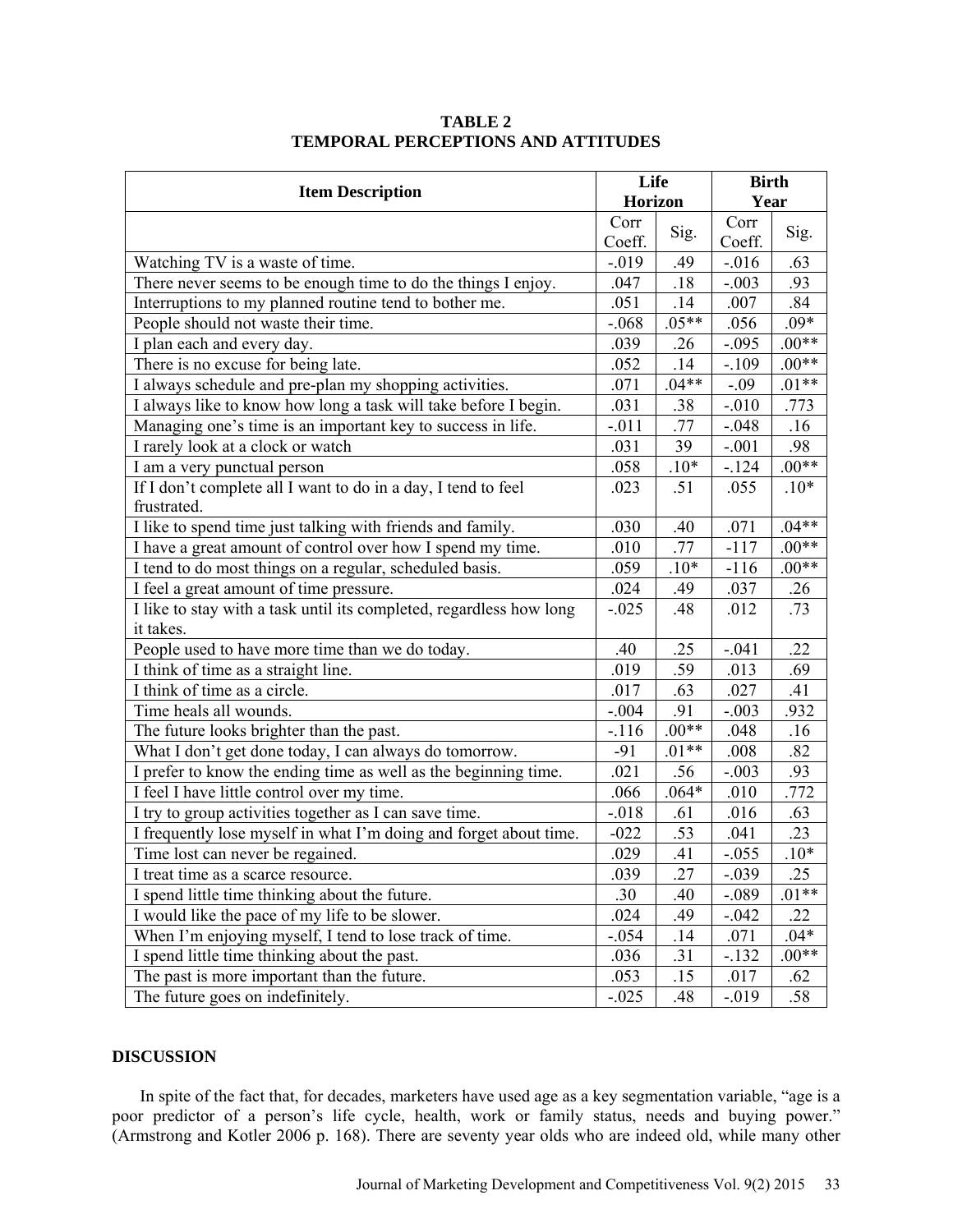seventy year olds are physically and professionally active. With more women in the workforce, it is equally likely to see a woman in her forties caring for her own young children as it is for other 40 year olds to be caring for their children's children. Therefore, while chronological age may be highly correlated with life horizon, it is an unreliable proxy for understanding how individual's age considerations affect their behavior as consumers.

Much previous research has examined the role of psychological age – defined in a variety of manifestations – as compared to physical age. This study introduced a new type of age that may be somewhat psychologically defined. However, for the purposes of this study, little is said about the formal psychological nature of this construct. Rather, the non-chronological and internally defined life horizon is more akin to an individual's perceived biological clock in that it focuses on how much time individuals think they have left.

It would stand to reason, then, that those who perceive that they have 'all the time in the world' would neither feel rushed, nor particularly in need of schedules, planning, or timelines. An equally intuitive inverse is that those who perceive that the life horizon is short and who hear the moments ticking down quickly are more focused on living each moment to its fullest and scheduling and planning their time to ensure that none of it is wasted.

### **LIMITATIONS AND DIRECTIONS FOR FUTURE RESEARCH**

There are several limitation to the research presented here. One limitation is that of the sample. While the sample size is large, the data collection method did not result in a random sample. Therefore, caution must be used about generalizing the findings. The research is exploratory in nature in that it introduces a new age concept, life horizon. There are no previously validated measurement instruments of this concept, so the 10 point scale used may have some validation issues. And finally, the research looked at chronological age and life horizon, but did not examine cognitive age.

There are many directions that future research could follow. One of the most potentially fruitful areas would be to explore how life horizon relates to cognitive age, using the scales utilized by Van Auken, Barry & Bagozzi (2006) in their cross country study. Another direction is to examine the life horizon concept in a cross-cultural setting to see if the concept is culturally bounded. Learning how life horizon may be related to consumer decision-making and planning horizon may also be an appropriate focus for future research. The options for future studies in this area appear numerous with the potential for adding substantial understanding to how and why consumers behave as they do in the market place.

### **REFERENCES**

- Anderson, B.B. and M. Venkatesan (1994). Temporal dimensions of consuming behavior across culture. *Global Marketing: Perspectives and Cases.* Eds. S. S. Hassan and R. D. Blackwell. Fort Worth, TX: The Dryden Press. Pp. 177-195.
- Armstrong, G. and P. Kotler (2006). *Marketing: An Introduction* 8<sup>th</sup> edition. Upper Saddle river, NJ: Pearson/Prentice Hall.
- Barak, B. and L. Schiffman (1981). Cognitive age: A nonchronological age variable. *Advances in Consumer Research,* Vol. 8 pp. 602-606.

Barak, B. (1987) Cognitive age: A new multidimensional approach to measuring age adentity. *International Journal of Ageing and Human Development.* Vol. 25 92) pp. 109-128.

- Barak, B. (1998). Inner-ages of middle-aged prime-lifers. *Ageing & Human Development,* Vol. 46 (3), pp. 189-228.
- BBC News (2006). Ageing linked to social status. [http://news.bbc.co.uk/go/pr/fr/-](http://news.bbc.co.uk/go/pr/fr/-/2/hi/health/5188742.stm) [/2/hi/health/5188742.stm.](http://news.bbc.co.uk/go/pr/fr/-/2/hi/health/5188742.stm) Downloaded July 20, 2006.
- Blau, Z. S. (1956). Changes in status and age identification. *American Sociological Review,* Vol. 21 (April , pp. 198-203.
- Brodowsky, G.H. and B. B. Anderson (2000). "A cross cultural study of consumer attitudes toward time. *Journal of Global Marketing,* Vol. 13 (3) pp. 93-109.